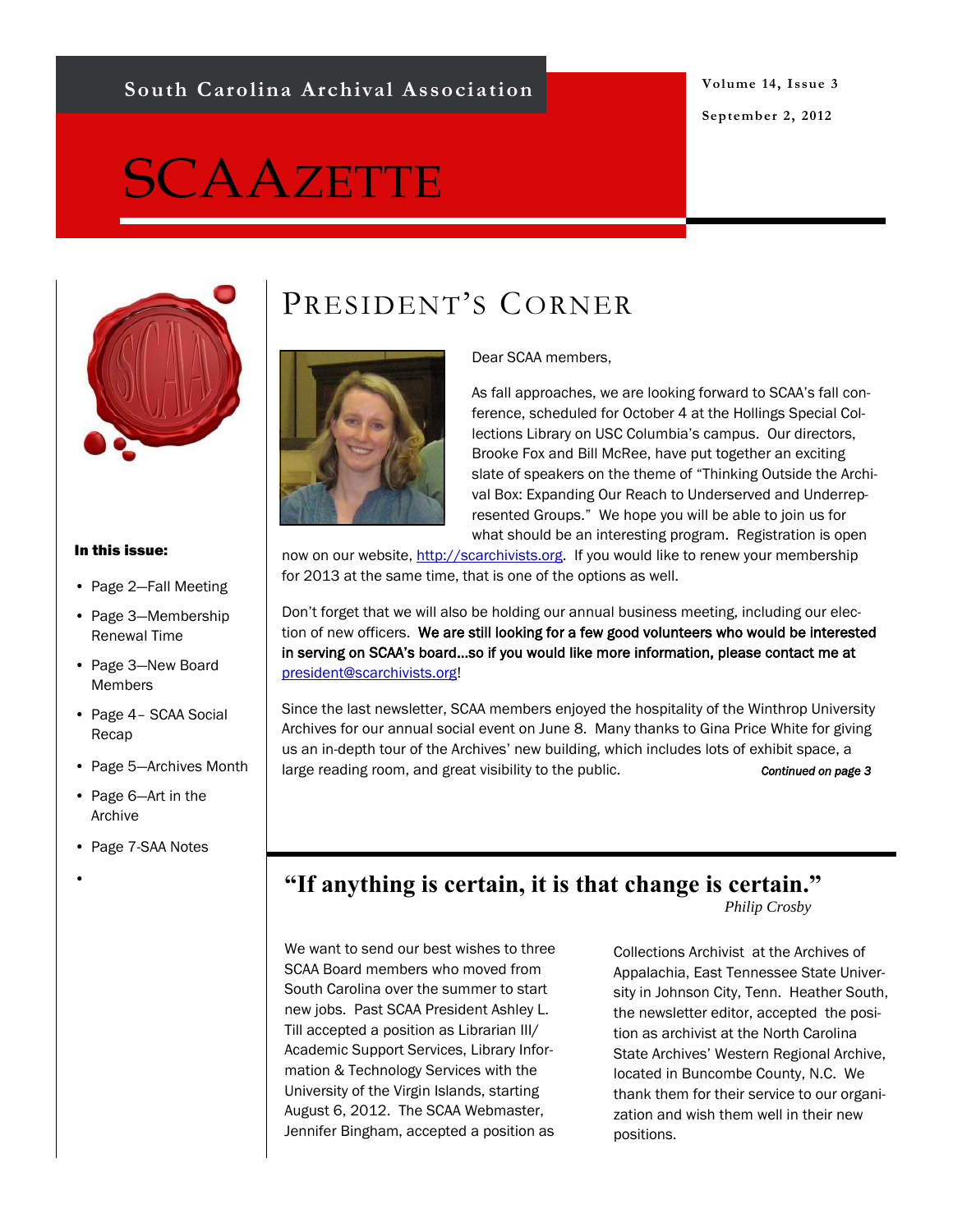#### **2012 SCAA Officers**

**President [Dorothy Walker](mailto:dhazelr@mailbox.sc.edu)** South Carolina Political Collections, USC (803) 777-5825

**VP/President Elect [Beth Bilderback](mailto:BILDERBK@mailbox.sc.edu)** South Caroliniana Library USC 803-777-7090

#### **Director**

**[Brooke Fox](mailto:foxeb@musc.edu)** University Archives Medical University of South Carolina 843-792-6477

**Director [Bill McRee](mailto:bmcree@florencelibrary.org)** E.N. Zeigler SC History Room, Florence County Library 843-292-7363

> **Treasurer [Allison Thiessen](mailto:AThiessen@myrcpl.com)** Richland County Public Library (803) 799-9084

**Secretary [Alan Burns](mailto:ABURNS@clemson.edu)** Clemson University (864) 656-0234

#### **Membership Officer [Katie Gray](mailto:membership@scarchivists.org)**

The Charleston Archive Charleston County Public Library (843) 805-6967

#### **Webmaster [Angela Flenner](mailto:FlennerA@cofc.edu)**

Addlestone Library College of Charleston 843-953-8013

## **SCAA Fall Meeting October 4, 2012**

#### *Thinking Outside the Archival Box***: Expanding Our Reach to Underserved and Underrepresented Groups**

By Brooke E. Fox

On Thursday, October 4, SCAA is holding its fall meeting at the Ernest F. Hollings Special Collections Library, University of South Carolina. The theme of this meeting is *Thinking Outside the Archival Box: Expanding our Reach to Underserved and Underrepresented Groups*. Our goal is to establish an ongoing dialogue among seasoned archivists, new archivists, and aspiring archivists about increasing and improving our outreach to underrepresented groups in archives across South Carolina. Speakers from a variety of institutions will share their knowledge and experiences establishing archives for Native



**Ernest F. Hollings Special Collections Library**

Americans and the GLBTQ community. In addition we will hear from researchers about their experiences using our archives.

Confirmed speakers include:

- Brent Burgin, MLIS, Native American Studies Archive, USC Lancaster
- Henry Fulmer, MLIS, MA, Curator of Manuscripts, South Caroliniana Library, USC
- Christopher Judge, MA, Native American Studies, USC Lancaster
- William Hine, PhD, Department of Social Sciences, SC State University
- Ed Madden Jr., PhD, Department of English and Women's and Gender Studies, USC
- **Jeffrey Makala, MLIS**, Irvin Department of Rare Books and Special Collections, Ernest F. Hollings Library, USC
- Jean Weingarth, Ph.D., SC State University

Registration opens [online](http://scarchivists.org/) Wednesday, August 29 and closes 5:00 PM Friday, September 28.

> Members: \$35 Non-members: \$50 (includes one year membership) Student members: \$25 Student non-members: \$35 (includes one year membership)

Additional program information will be available on the SCAA homepage so check back frequently. We look forward to seeing you in Columbia!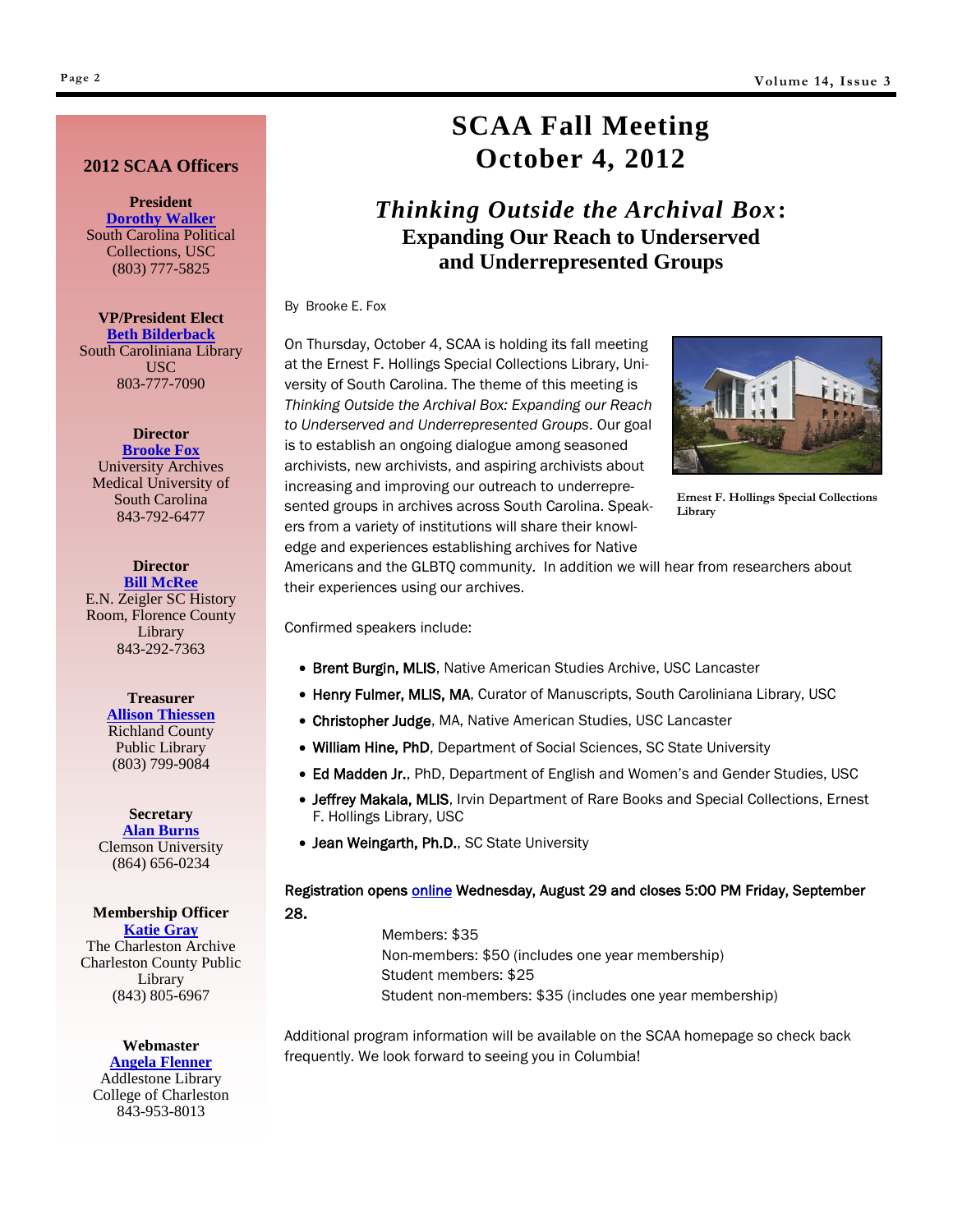#### **ME M B E R S H I P R E N E WA L T I M E H A S C O M E!**

By Katie Gray, Membership Officer

Hello, fellow members!

As you may recall, in 2011 we offered all members the opportunity to receive two years of membership (2011 and 2012) for the price of one. Because of that, no SCAA members were required to pay renewal fees this year.

However, as 2012 begins to wind down, it's now time to start looking forward to 2013. SCAA membership dues for 2013 will be payable at the time of our annual meeting on October 4 and will take effect on January 1, 2013. The cost for SCAA membership is remaining at its previous low level; just \$15 for professionals and \$10 for students and retirees.

To renew your membership, just visit our website at [http://scarchivists.org/membership.](http://scarchivists.org/membership) You will have the option of filling out an online form or downloading the mail-in membership application.

These past two years have seen a significant increase in our membership rolls, and we are excited to have so many dedicated members going forward. Armed with the Strategic Plan, we will continue to make this organization an entity that fosters growth and cooperation in the archival community and fulfills the educational and professional needs of its members.

As always, if you have any questions or concerns, please contact me at membership@scarchivists.org.

I look forward to seeing you all at the Fall Meeting on October 4!

#### **WE L C O M E NE W B O A R D ME M B E R S**



Angela Flenner is the new SCAA Webmaster. Angela works at the Addlestone Library at the College of Charleston as a Digital Services Librarian. Prior to that position, she was the Project Coordinator for the Lowcountry Digital Library. She earned her MLIS from the University of South Carolina in 2008 and her M.S. in Historic Preservation from

Clemson/College of Charleston in 2006. She is excited to work with archivists across the state in her new role as webmaster.



Julia Cowart is the new SCAA newsletter editor. Julia is originally from Canton, N.C., but lived in Tennessee for nineteen years before moving to Greenville, S.C. in 2010 to work as Special Collections and Archives Assistant, James B. Duke Library, Furman University. Julia completed

her MA in Liberal Studies with a concentration in Archival Studies at East Tennessee State University in May, 2012, and her MSIS at UT Knoxville in August 2012. Her research interests include the access and availability of archival materials, and American History from the Revolutionary Period to the Early Republic.



John Zelenka is the 2012-2013 Archival Students Guild President at USC. John was born and raised in Irmo, S.C. He attended Clemson University for Environmental and Natural Resources-Economic Policy and minored in Global Politics. He started USC's MLIS program in 2011 after spending about 9 months working in Clemson's Archives and Special Col-

lections. His research and professional interests include electronic records management and strategic/competitive intelligence.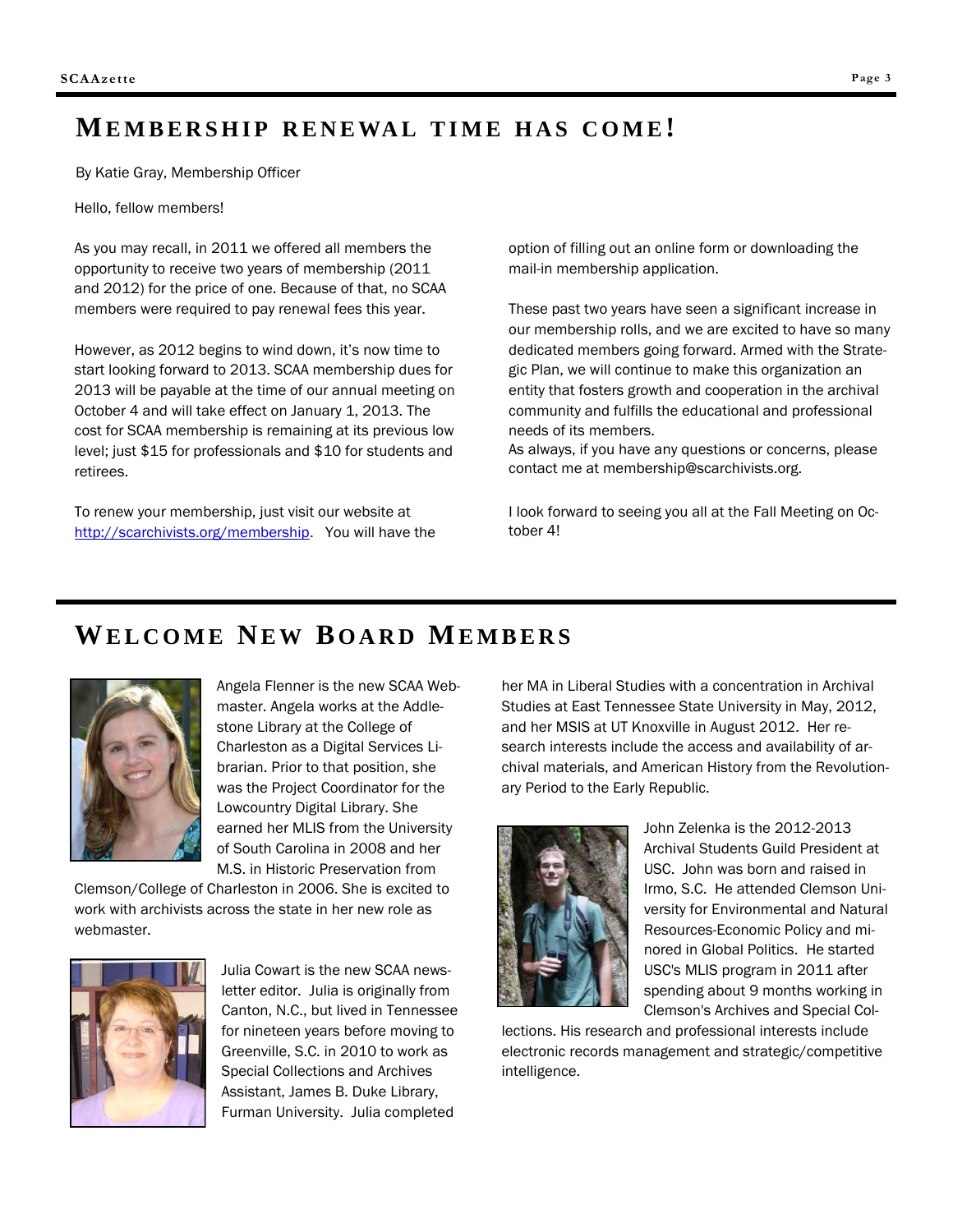## **SCAA 2012 SOCIAL RECAP**

By Katie Beth Bilderback

You missed a really good time at the SCAA Social! Eleven members started the day with a good lunch at the White Horse in Rock Hill. We then spent the afternoon with Gina Price White in the Louise Pettus Archives & Special Collections at Winthrop University.

Gina and her staff opened the doors to their new digs in January. Winthrop renovated a former bookstore, and Gina actually had input into some decisions during the design phase and as work progressed. She did, however, end up with a few unwanted things such as the cigarette butt stools! Most of us just walked around green with envy over the space for research and collections storage and processing. And there is room to expand staff and processing space. They even created a seminar room with separate access, so researchers are not inconvenienced by groups coming and going. Our group took advantage of the seminar room to enjoy some refreshments before hitting the roads home.

Gina was very gracious in her tour, taking us everywhere. She even offered to let us ride the dumbwaiter, but no one took her up on the offer. I think the only thing most of us were not jealous over were the steps up to her office – but the space and the view once up there were worth the steep climb.

The collections are very impressive as well, going well beyond Winthrop and Rock Hill but complimenting courses of study at the university. If one is studying women's history, the archives is a rich resource. Art, science, education, history – Gina has it all!







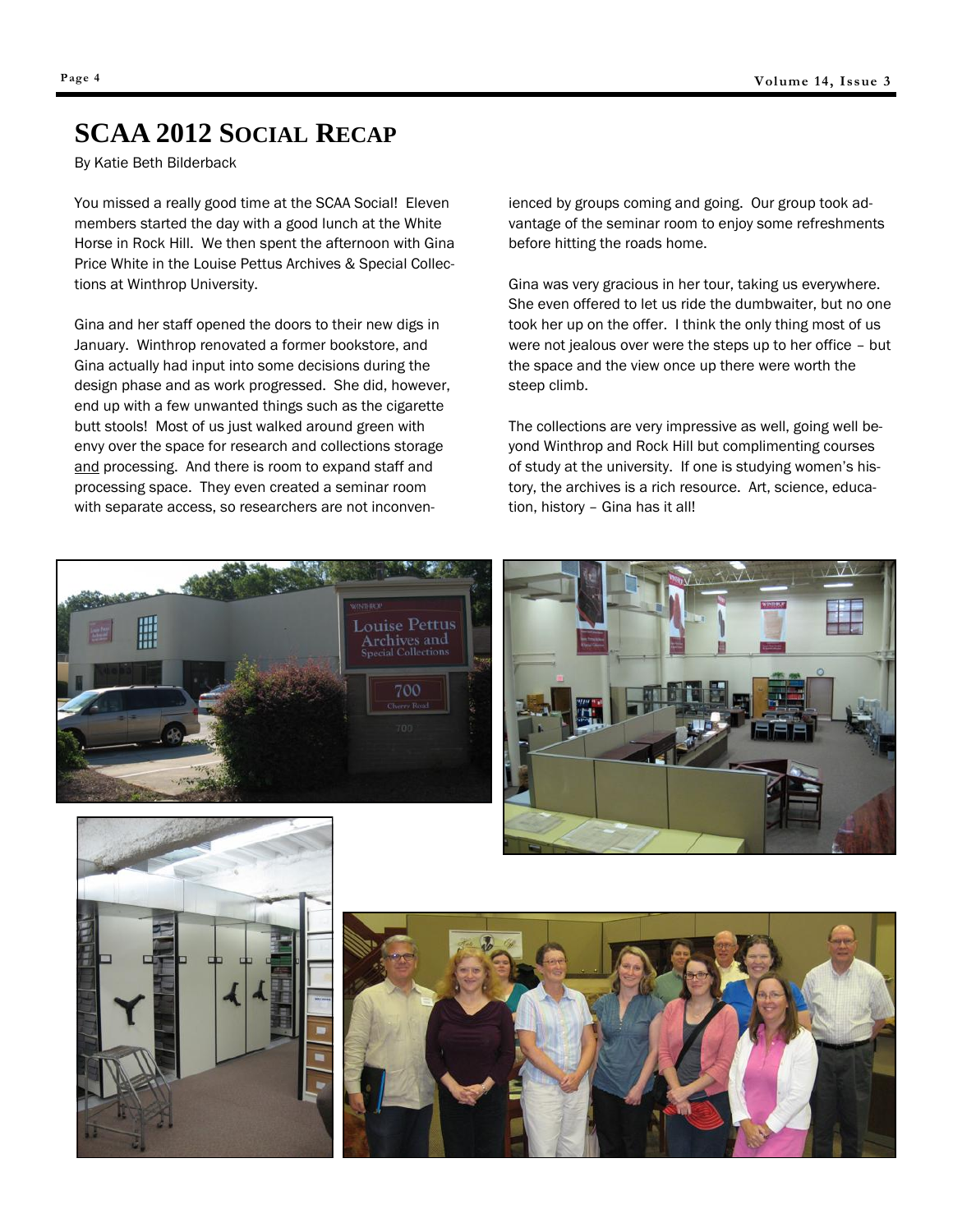## **OCTOBER IS SOUTH CAROLINA ARCHIVES MONTH**

The South Carolina Archival Association celebrates October 2012 as Archives Month. This year's statewide theme is "Planning for the Worst, Hoping for the Best: Documenting South Carolina's Natural Disasters." SCAA encourages statewide repositories of historical materials to celebrate South Carolina Archives Month throughout October by promoting special activities or exhibits that highlight the role of archives in the state.

Archives preserve records of permanent historical, cultural, or evidentiary importance, providing a means through which present and future generations may gain knowledge of and maintain continuity with the past. Archivists organize, describe, preserve, and provide access to these records.

We invite all people interested in South Carolina history and in the management and preservation of and access to South Carolina's historical records to join us in our celebration of South Carolina Archives Month. All SCAA members will receive an Archives Month Poster, pictured at right.



### **President's Corner Continued from page 1**

In addition, I attended a "summit meeting" of state and regional archival associations, hosted by the Society of American Archivists in San Diego on August 8. SAA invited representatives of these associations to gather and discuss subjects of mutual interest. Fifteen groups, not including SAA, were represented at the meeting, including several of the large regional organizations, such as the Mid-Atlantic Regional Archives Conference (MARAC) and the Midwest Archives Conference (MAC). Also participating were members from the state organizations of our neighbors in Florida, Georgia, and North Carolina.

The meeting was a structured discussion and brainstorming session on challenges faced by our respective organizations and our profession, and how we could encourage better teamwork and communication among organizations of all sizes and with SAA itself. The ideas discussed included:

 Educational resources (such as webinars, recorded conference sessions, etc.) being shared online, free or at a reasonable cost

- Resource guides to help local associations plan workshops on commonly-requested topics
- Leadership training or development tools for archivists
- Coordinated national advocacy efforts on behalf of archives, with assistance for advocacy on the state or local levels

Then-president of SAA, Gregor Trinkaus-Randall, participated in the event as a recorder. A small committee was appointed to write up minutes of the summit meeting and to craft a list of recommendations. It wasn't exactly clear who will take charge of receiving and possibly implementing the recommendations, but hopefully we will soon receive more information about the process.

A side benefit of the summit was that I was able to meet and chat with my counterparts from Georgia and North Carolina. All of us are excited about the tri-state meeting that we are planning for fall 2013. Stay tuned for future updates on this meeting, which will be held here in South Carolina—dates and program to be announced!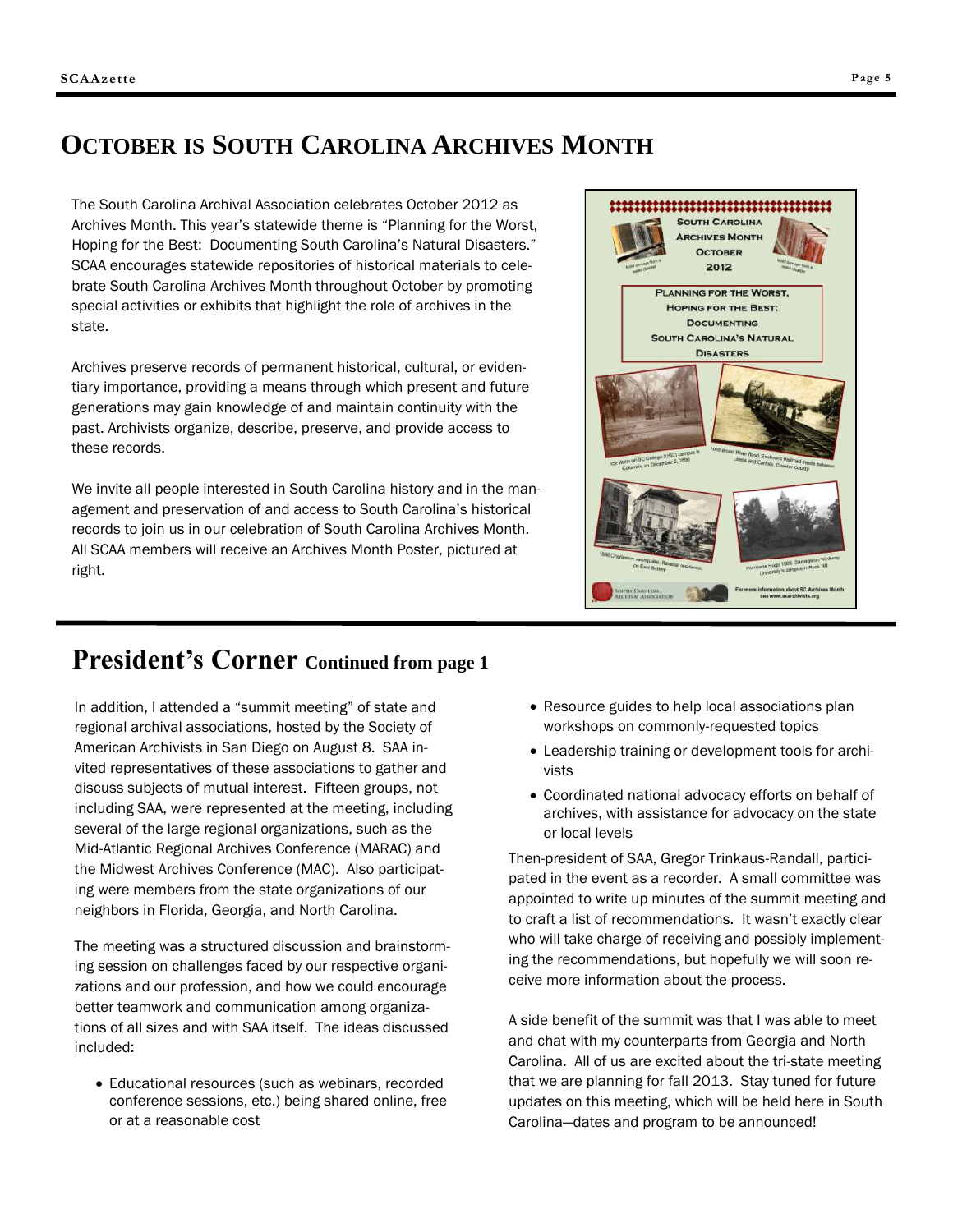#### **ART IN THE ARCHIVE**

By Beth Bilderbeck

The South Caroliniana Library is known for many things, but our collection of fine art is almost a well-kept secret. Our primary concern over the last couple of decades has been the conservation of our oil portraits, and thanks to a Board of Trustees project, most of our portraits of U.S.C. Presidents have been treated. Other portraits have benefited through an endowment set up specifically for portrait restoration about 15 years ago. The Library has acquired some important portraits over the past few years, and this has led to a concern about our lack of ready information about our fine art collection. As I am sure happens in many archives, if it does not fit in a box or sit nicely bound on a shelf, we set it aside to deal with later.

Now we are turning our attention to better understanding what we have, looking especially for information beyond the sitter, which has been the focus of previous information gathering. Last spring an intern from the Museum Certificate Program at McKissick Museum began the process. Laura Hughes spent her time creating a database of our oil portraits, which included information on sitter, artist, and condition. She used our several paperbased lists to compile information into an Access database and conducted research



**Mary Brockington Hart and her grandson Peter Brockington Bacot,, oil on canvas by William Harrison Scarborough, c. 1835-1840**



**Abram Blanding (1776-1839), oil on canvas, possibly by Samuel F.B. Morse, c. 1829**

on sitter and artist for object files on the portraits. We will be adding thumbnails to the database as we get digital copies made. Laura also wrote text panels for the portraits hanging in the Library because many portraits have no label or just a small label with minimal information.

Staff knew we had a lot of portraits, but it turned out we had 52! They cover the 18th, 19th, and 20th centuries and show a variety of styles. Laura even helped solve a debate over the artist of one portrait and corrected the date painted. Laura has returned to oversee the installation of the text panels and to write a catalogue of the portraits. She also will create a handout with information on the portraits on view, for visitors to use while in the Library and to take with them. Meagan Morris, an undergraduate in the Internship in Public History course, spent the summer beginning the process of compiling information on the busts in the Published Materials Division. The staff is excited to see this work being done. We have talked about it for so many years, but no one had the time to devote to it. We see this as just the beginning, because we have a lot more artwork that needs archival attention.

## **Technology Boot Camp with Richard Pearce-Moses**

The Palmetto Archives, Libraries, and Museums Council on Preservation (PALMCOP) has scheduled this workshop for Saturday, October 13; location and time TBD. The boot camp is designed for archivists who would like a better understanding of the digital technology that is the basis of electronic records, but may be a little afraid of or intimidated by technology. This workshop will give you a new perspective on technology, give you a basic understanding of what's going on behind the scenes, and allow you to talk to technologists with greater fluency. This is a wonderful opportunity to get insight from a leader in the archival world. For more information on [Richard Pearce-Moses.](http://www2.archivists.org/history/leaders/richard-pearce-moses)

PALMCOP is a non-profit organization dedicated to the preservation of South Carolina's documentary heritage. Its membership consists of individuals and institutions from across the state, representing archives, libraries, museums, historical societies, and anyone else who is dedicated to preserving information in all its formats. For more information visit [palmcopsc.org.](palmcopsc.org)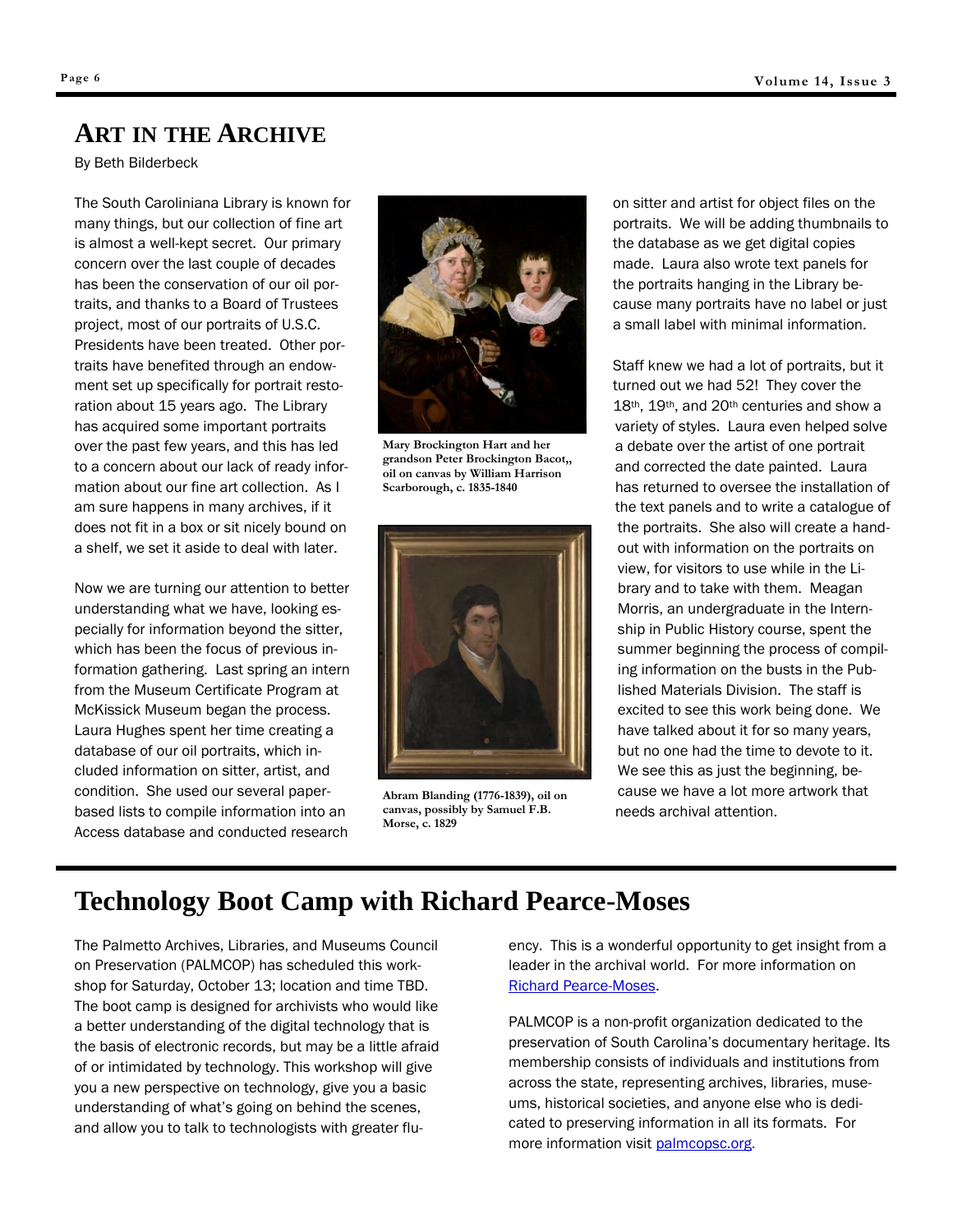## **SAA : NOTES FROM THE ANNUAL MEETING**

By Dorothy Walker

The Society of American Archivists' 2012 Annual Meeting was held August 6-11 in San Diego, with the theme "Beyond Borders," which was intended to highlight archival collaboration and cooperation, and a number of the program sessions were about instances of collaborative work.

One of the most interesting sessions I attended featured panelists discussing instances of crowdsourcing transcription and tagging of digital objects online. One of the most extensive examples was the National Archives, which has made various projects available to the public on their "Citizen Archivist Dashboard" ([http://www.archives.gov/](http://www.archives.gov/citizen-archivist/) [citizen-archivist/\)](http://www.archives.gov/citizen-archivist/) where volunteers can tag photos, transcribe handwritten documents for greater searchability, upload photos, and help index the 1940 census. I also enjoyed a session entitled "Choose Your Own Arrangement: Using Large-Scale Digitization Efforts to Process Image and Audiovisual Collections," where archivists talked about making digitization the first step in processing collections of photographs and audio recordings. The products mostly ended up going online without a real finding aid, simply with each image or file tagged with searchable metadata so that users could find individual items.

The most talked-about event of the conference was definitely the keynote address, delivered by Jon Voss, director of strategic partnerships at the non-profit organization We Are What We Do. Via their project, Historypin, he demonstrated some of the possibilities of Linked Data, a relatively new trend that would allow libraries, archives, and museums to connect the information in their metadata

and other descriptive language to other projects on the internet. His presentation was exciting and really compelling, showing how historic photos, audio clips, descriptive text, and more, from a variety of sources and repositories, can be pinned to online maps. Check out [historypin.com](http://www.historypin.com) for much more information, including some neat videos and demos of their work!

The meeting was held at the Hilton San Diego Bayfront, which was convenient to Balboa Park, the Gaslight District, and other historic areas. Attendees also enjoyed a reception in the Waterfront Park area of the hotel, where we had great views of the San Diego Bay. Archivists also participated in group outings to a San Diego Padres game at Petco Park, to the famous San Diego Zoo, and to various archival repositories and libraries in the area.



**San Diego Hilton**





**Panda bear at San Diego Zoo**

**San Diego skyline**